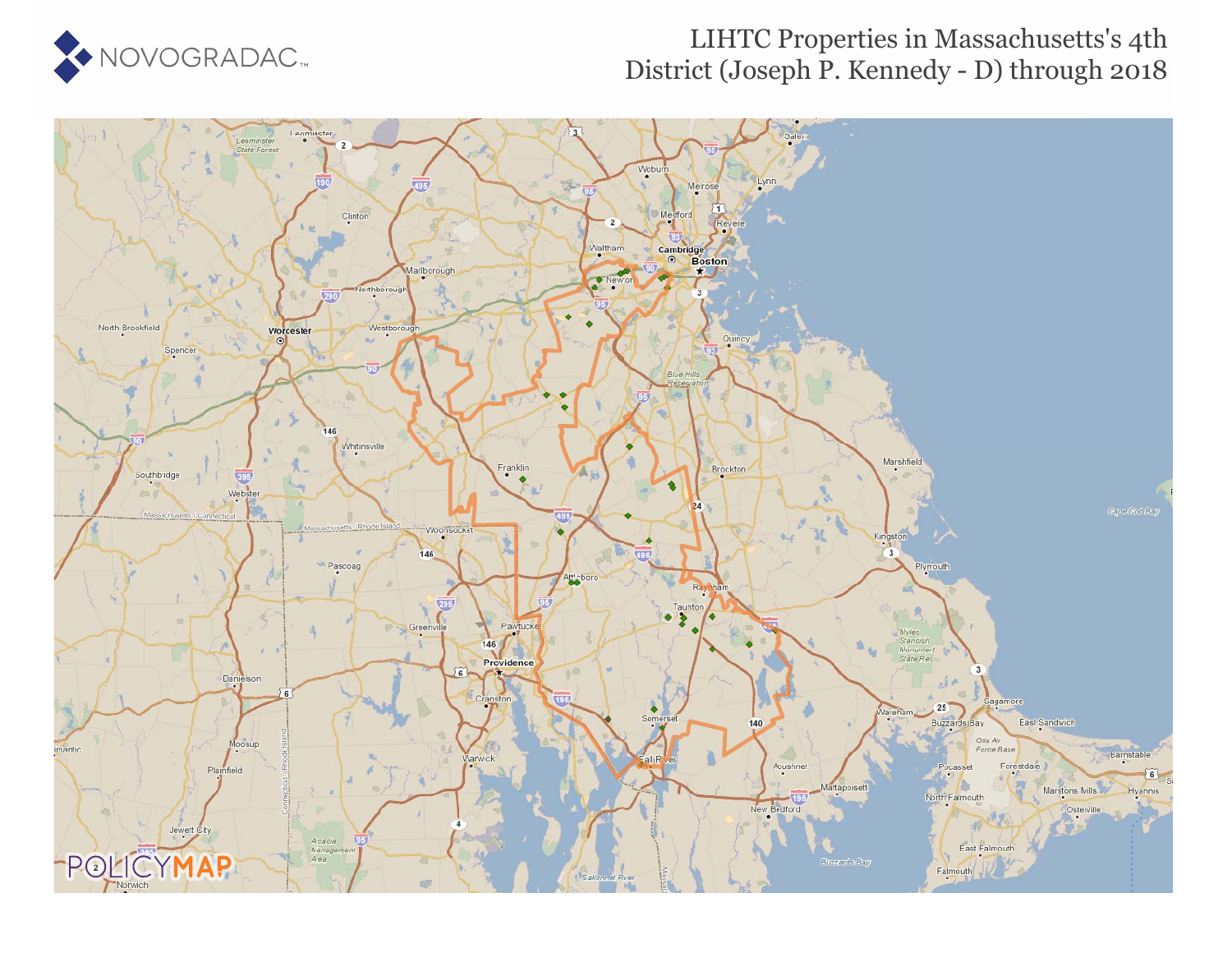## LIHTC Properties in Massachusetts's 4th District Through 2018

| <b>Project Name</b>                                   | <b>Address</b>                    | <b>City</b>         | <b>State</b> | <b>Zip Code</b> | Nonprofit<br><b>Sponsor</b> | <b>Allocation</b><br><b>Year</b> | <b>Annual</b><br><b>Allocated</b><br><b>Amount</b> | <b>Year Placed</b><br>in Service | <b>Construction Type</b> | <b>Total</b><br><b>Units</b> | Low<br><b>Income</b><br><b>Units</b> | <b>Rent or</b><br><b>Income</b><br><b>Ceiling</b> | <b>Credit</b><br>Percentage Bond       | Tax-<br><b>Exempt</b> | <b>HUD Multi-</b><br>Family<br><b>Financing/Rental</b><br><b>Assistance</b> |
|-------------------------------------------------------|-----------------------------------|---------------------|--------------|-----------------|-----------------------------|----------------------------------|----------------------------------------------------|----------------------------------|--------------------------|------------------------------|--------------------------------------|---------------------------------------------------|----------------------------------------|-----------------------|-----------------------------------------------------------------------------|
| TRUSTMAN APTS/86<br><b>DUMMER STREET</b>              | <b>86 DUMMER</b><br><b>STREET</b> | <b>BROOKLINE</b>    | MA           | 2446            | Yes                         | 2016                             | \$740,000                                          | 2015                             | New Construction         | 25                           | 25                                   | 60% AMGI                                          | 70 % present No<br>value               |                       | No                                                                          |
| 51-57 BEALS STREET                                    | 55-57 BEALS<br><b>STREET</b>      | <b>BROOKLINE</b>    | MA           | 2446            | Yes                         | 2016                             | \$326,892                                          | 2016                             | Acquisition and Rehab 31 |                              | 31                                   | 60% AMGI                                          | 70 % present<br>value                  |                       | $\mathbf{N}\mathbf{o}$                                                      |
| 51-57 BEALS STREET                                    | 57 BEALS ST                       | <b>BROOKLINE</b>    | MA           | 2446            |                             | 2013                             | $\$0$                                              | Insufficient<br>Data             | Not Indicated            | 31                           | $\bf{0}$                             |                                                   | Not<br>Indicated                       |                       |                                                                             |
| <b>86 DUMMER</b>                                      | 150 AMORY ST BROOKLINE            |                     | MA           | 2446            |                             | 2012                             | $\$0$                                              | Insufficient<br>Data             | Not Indicated            | 32                           | $\bf{0}$                             |                                                   | Not<br>Indicated                       |                       |                                                                             |
| PRI GLEN GROVE LLC 60 GROVE ST                        |                                   | WELLESLEY           | MA           | 2482            |                             | Insufficient<br>Data             | \$0                                                | Insufficient<br>Data             | Not Indicated            | 123                          | $\bf{0}$                             |                                                   | Not<br>Indicated                       |                       |                                                                             |
| PRI NEHOIDEN GLEN 1055 CENTRAL NEEDHAM<br>${\rm LLC}$ | AVE                               |                     | MA           | 2492            |                             | Insufficient<br>Data             | $\boldsymbol{\mathsf{S}}\boldsymbol{\mathsf{0}}$   | Insufficient<br>Data             | Not Indicated            | 59                           | $\bf{0}$                             |                                                   | Not<br>Indicated                       |                       |                                                                             |
| PRI NORTON GLEN<br>LLC                                | 337 E MAIN ST NORTON              |                     | MA           | 2766            |                             | Insufficient<br>Data             | \$0                                                | Insufficient<br>Data             | Not Indicated            | 150                          | $\bf{0}$                             |                                                   | Not<br>Indicated                       |                       |                                                                             |
| SHOVEL WORKS ONE 50 MAIN ST                           |                                   | <b>NORTH EASTON</b> | MA           | 2356            |                             | Insufficient<br>Data             | $\$0$                                              | Insufficient<br>Data             | Not Indicated            | 29                           | $\bf{0}$                             |                                                   | Not<br>Indicated                       |                       |                                                                             |
| THE PARC AT<br><b>MEDFIELD PHASE I</b>                | WEST ST                           | MEDFIELD            | MA           |                 |                             | 2013                             | $\$0$                                              | Insufficient<br>Data             | Not Indicated            | 48                           | $\bf{0}$                             |                                                   | Not<br>Indicated                       |                       |                                                                             |
| CABOT PARK VILLAGE 22 MUNROE ST NEWTON                |                                   |                     | MA           | 2460            | No                          | 1994                             | \$0                                                | 1996                             | <b>New Construction</b>  | 100                          | 20                                   | 50% AMGI                                          | $30\,\%$ present $\,$ Yes value        |                       |                                                                             |
| <b>LANDMARK AT FALL</b><br>RIVER                      | 332 MILLIKEN<br><b>BLVD</b>       | <b>FALL RIVER</b>   | MA           | 2721            | No                          | 1997                             | $\$0$                                              | 1999                             | Acquisition and Rehab 88 |                              | 44                                   |                                                   | 30 % present Yes<br>value              |                       |                                                                             |
| ARBORPOINT AT<br>WOODLAND STATION                     | 1940<br>WASHINGTON NEWTON<br>ST   |                     | MA           | 2466            | $\mathbf{N}\mathbf{o}$      | 2005                             | \$425,960                                          | 2007                             | New Construction         | 180                          | $96\,$                               | <b>50% AMGI</b>                                   | $30$ % present $\,$ $\rm Yes$<br>value |                       |                                                                             |
| <b>MANSFIELD</b><br><b>MEADOWS</b>                    | 12 BONNEY LN MANSFIELD            |                     | MA           | 2048            |                             | 1990                             | \$0                                                | Insufficient<br>Data             | <b>New Construction</b>  | 136                          | 43                                   | 50% AMGI                                          | Not<br>Indicated                       | Yes                   |                                                                             |

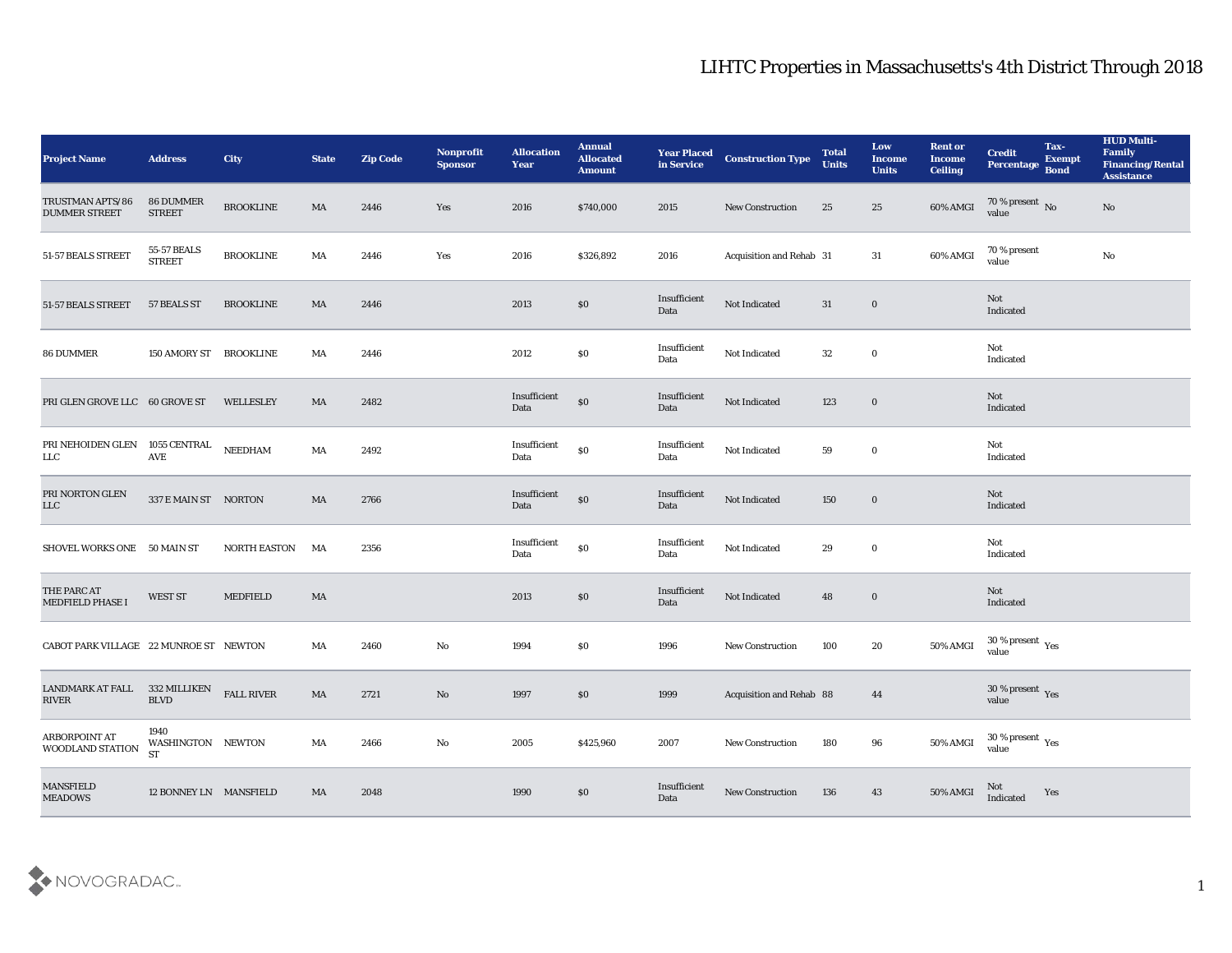## LIHTC Properties in Massachusetts's 4th District Through 2018

| <b>Project Name</b>                                                    | <b>Address</b>                         | <b>City</b>               | <b>State</b> | <b>Zip Code</b> | Nonprofit<br><b>Sponsor</b> | <b>Allocation</b><br>Year | <b>Annual</b><br><b>Allocated</b><br><b>Amount</b> | <b>Year Placed</b><br>in Service | <b>Construction Type</b>  | <b>Total</b><br><b>Units</b> | Low<br><b>Income</b><br><b>Units</b> | <b>Rent or</b><br><b>Income</b><br><b>Ceiling</b> | <b>Credit</b><br><b>Percentage</b>         | Tax-<br><b>Exempt</b><br><b>Bond</b> | <b>HUD Multi-</b><br>Family<br><b>Financing/Rental</b><br><b>Assistance</b> |
|------------------------------------------------------------------------|----------------------------------------|---------------------------|--------------|-----------------|-----------------------------|---------------------------|----------------------------------------------------|----------------------------------|---------------------------|------------------------------|--------------------------------------|---------------------------------------------------|--------------------------------------------|--------------------------------------|-----------------------------------------------------------------------------|
| <b>EVANS PARK AT</b><br><b>NEWTON CORNER</b>                           | 430 CENTRE ST NEWTON                   |                           | MA           | 2458            |                             | Insufficient<br>Data      | \$0                                                | Insufficient<br>Data             | Not Indicated             | 112                          | 23                                   | 50% AMGI                                          | Not<br>Indicated                           |                                      |                                                                             |
| <b>GREAT BRIDGE</b><br>(ATTLEBORO)                                     | 200 PARK ST                            | <b>ATTLEBORO</b>          | MA           | 2703            |                             | Insufficient<br>Data      | $\$0$                                              | Insufficient<br>Data             | Not Indicated             | 40                           | $\bf{0}$                             | 60% AMGI                                          | Not<br>Indicated                           |                                      |                                                                             |
| KENSINGTON COURT<br>AT LAKEVILLE<br><b>STATION</b>                     | $\,$ 2 COMMERCIAL $\,$ LAKEVILLE<br>DR |                           | MA           | 2347            |                             | Insufficient<br>Data      | \$0                                                | Insufficient<br>Data             | Not Indicated             | 100                          | 100                                  | 60% AMGI                                          | Not<br>Indicated                           |                                      |                                                                             |
| NEWTON CORNER<br>PLACE                                                 | 276 CHURCH ST NEWTON                   |                           | MA           | 2458            |                             | Insufficient<br>Data      | \$0                                                | Insufficient<br>Data             | Not Indicated             | 28                           | $\bf 27$                             | 50% AMGI                                          | Not<br>Indicated                           |                                      |                                                                             |
| <b>TAUNTON WOODS</b>                                                   | 840 CNTY ST                            | <b>TAUNTON</b>            | MA           | 2780            |                             | 1987                      | \$0                                                | 1987                             | <b>New Construction</b>   | 120                          | 24                                   |                                                   | Not<br>Indicated                           | Yes                                  |                                                                             |
| SHIPS WATCH/RIVER'S 4001 N MAIN ST FALL RIVER<br>EDGE                  |                                        |                           | MA           | 2720            |                             | 1987                      | \$0                                                | 1988                             | <b>New Construction</b>   | 99                           | 20                                   |                                                   | <b>Not</b><br>Indicated                    | Yes                                  |                                                                             |
| RIVERVIEW MEADOWS 1 MEADOW DR RAYNHAM                                  |                                        |                           | MA           | 2767            |                             | 1988                      | \$0                                                | 1989                             | <b>New Construction</b>   | 95                           | 19                                   |                                                   | Not<br>Indicated                           | Yes                                  |                                                                             |
| <b>WARREN HOUSE</b>                                                    | 1600<br><b>ST</b>                      | WASHINGTON WEST NEWTON    | MA           | 2465            |                             | 1989                      | $\$0$                                              | 1990                             | Not Indicated             | 59                           | 21                                   | 50% AMGI                                          | Not<br>Indicated                           | Yes                                  |                                                                             |
| HERITAGE AT VERNON $\,$ 430 CENTRE ST $\,$ NEWTON $\,$<br><b>COURT</b> |                                        |                           | MA           | 2458            |                             | 1993                      | \$0                                                | 1994                             | Acquisition and Rehab 0   |                              | $\bf{0}$                             |                                                   | Not<br>Indicated                           | Yes                                  |                                                                             |
| PINE GROVE                                                             | 240 HIGH ST                            | <b>TAUNTON</b>            | MA           | 2780            |                             | 1993                      | \$0                                                | 1994                             | Not Indicated             | 72                           | 72                                   | 60% AMGI                                          | Not<br>Indicated                           | No                                   |                                                                             |
| OAKWOOD SENIOR<br><b>ESTATES</b>                                       | 500 SWANSEA<br><b>MALL DR</b>          | <b>SWANSEA</b>            | MA           | 2777            | No                          | 1996                      | \$0                                                | 1996                             | <b>New Construction</b>   | 120                          | 96                                   | 60% AMGI                                          | 70 % present $\,$ No $\,$<br>value         |                                      |                                                                             |
| CARPENTERS GLEN<br><b>APTS</b>                                         |                                        | 2106 CNTY ST EAST TAUNTON | MA           | 2718            | Yes                         | 1995                      | $\$0$                                              | 1997                             | New Construction          | 32                           | 32                                   | 60% AMGI                                          | $70\,\%$ present $\,$ No value             |                                      |                                                                             |
| <b>VILLAGE AT</b><br><b>BROOKLINE</b>                                  | 72 PEARL ST                            | <b>BROOKLINE</b>          | MA           | 2445            | $\mathbf {No}$              | 1997                      | $\$0$                                              | 1998                             | Acquisition and Rehab 307 |                              | $217\,$                              |                                                   | Both $30\%$<br>and $70\%$<br>present value | No                                   |                                                                             |

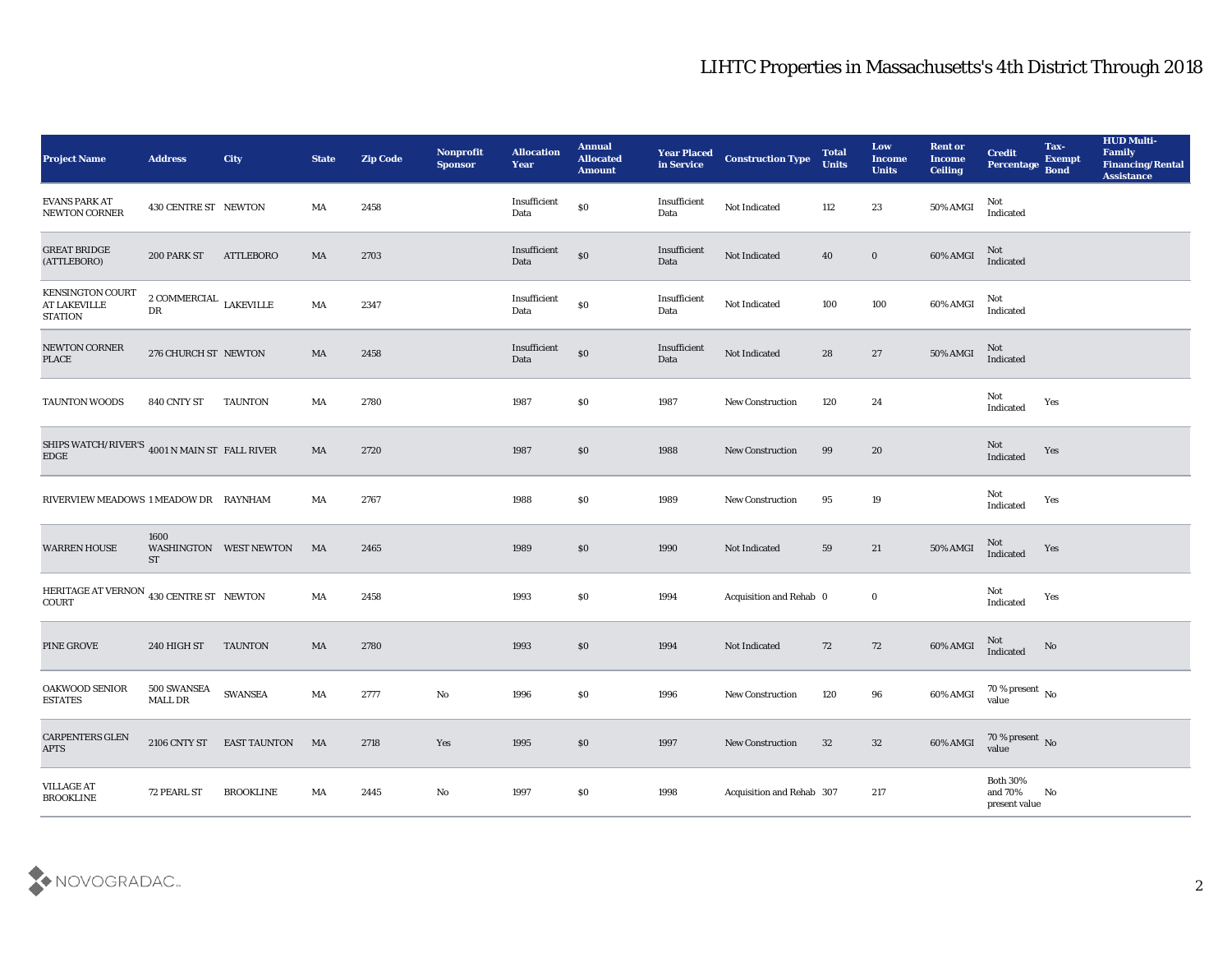| <b>Project Name</b>                                         | <b>Address</b>                   | City                | <b>State</b>           | <b>Zip Code</b> | Nonprofit<br><b>Sponsor</b> | <b>Allocation</b><br><b>Year</b> | <b>Annual</b><br><b>Allocated</b><br><b>Amount</b> | <b>Year Placed<br/>in Service</b> | <b>Construction Type</b>                                                                        | <b>Total</b><br><b>Units</b> | Low<br><b>Income</b><br><b>Units</b> | <b>Rent or</b><br><b>Income</b><br><b>Ceiling</b> | <b>Credit</b><br>Percentage                 | Tax-<br><b>Exempt</b><br>Bond | <b>HUD Multi-</b><br>Family<br><b>Financing/Rental</b><br><b>Assistance</b> |
|-------------------------------------------------------------|----------------------------------|---------------------|------------------------|-----------------|-----------------------------|----------------------------------|----------------------------------------------------|-----------------------------------|-------------------------------------------------------------------------------------------------|------------------------------|--------------------------------------|---------------------------------------------------|---------------------------------------------|-------------------------------|-----------------------------------------------------------------------------|
| <b>CHRISTOPHER</b><br><b>HEIGHTS OF</b><br><b>ATTLEBORO</b> | 45 S MAIN ST                     | <b>ATTLEBORO</b>    | MA                     | 2703            | Yes                         | 1998                             | \$0                                                | 1999                              | New Construction                                                                                | 81                           | 41                                   | 60% AMGI                                          | $70\,\%$ present $\,$ No value              |                               |                                                                             |
| SOMERSET NORTH<br><b>FARM LP</b>                            | 3200 CNTY ST SOMERSET            |                     | MA                     | 2726            | No                          | 1998                             | \$0                                                | 1999                              | New Construction                                                                                | 90                           | 90                                   | 60% AMGI                                          | $70\,\%$ present $\,$ No value              |                               |                                                                             |
| WILLOW TRACE APTS 7 TAUNTON ST PLAINVILLE                   |                                  |                     | MA                     | 2762            | No                          | 1999                             | \$0                                                | 2000                              | <b>New Construction</b>                                                                         | 88                           | 61                                   | 60% AMGI                                          | $70\,\%$ present $\,$ No value              |                               |                                                                             |
| FRANKLIN COMMONS                                            | <b>8 GATEHOUSE</b><br>LN         | <b>FRANKLIN</b>     | MA                     | 2038            | No                          | 2002                             | \$0                                                | 2003                              | <b>New Construction</b>                                                                         | 96                           | 63                                   | 60% AMGI                                          | $70\,\%$ present $\,$ No value              |                               |                                                                             |
| ROBERTSON ON THE<br>$\ensuremath{\text{RIVER}}$             | 120 INGELL ST TAUNTON            |                     | MA                     | 2780            | Yes                         | 2003                             | \$0                                                | 2005                              | Acquisition and Rehab 64                                                                        |                              | 64                                   | 60% AMGI                                          | <b>Both 30%</b><br>and 70%<br>present value | Yes                           |                                                                             |
| <b>BLISS SCHOOL</b>                                         | 200 PARK ST                      | ATTLEBORO           | MA                     | 2703            | No                          | 2005                             | \$454,680                                          | 2006                              | Both New Construction 38<br>and $\ensuremath{\mathrm{A}}\xspace/\ensuremath{\mathrm{R}}\xspace$ |                              | 38                                   | 60% AMGI                                          | $70\,\%$ present $\,$ No value              |                               |                                                                             |
| ST AIDANS RENTAL                                            | 150 PLEASANT<br><b>ST</b>        | <b>BROOKLINE</b>    | MA                     | 2446            | No                          | 2008                             | \$513,000                                          | 2009                              | New Construction                                                                                | 20                           | 20                                   | 60% AMGI                                          | 70 % present<br>value                       |                               |                                                                             |
| THE FAIRWAYS AT<br><b>LEBARON HILLS</b>                     | <b>42 LEBARON</b><br><b>BLVD</b> | <b>LAKEVILLE</b>    | MA                     | 2347            | No                          | 2009                             | \$930,639                                          | 2009                              | <b>New Construction</b>                                                                         | 56                           | 56                                   | 60% AMGI                                          | 70 % present<br>value                       |                               |                                                                             |
| <b>WILBER SCHOOL</b>                                        | 75 S MAIN ST                     | <b>SHARON</b>       | MA                     | 2067            | No                          | 2009                             | \$198,264                                          | 2010                              | <b>New Construction</b>                                                                         | 75                           | 15                                   | 50% AMGI                                          | 30 % present<br>value                       |                               |                                                                             |
| AMES SHOVEL WORKS $_{26}$ N MAIN ST<br><b>APTS</b>          |                                  | <b>NORTH EASTON</b> | MA                     | 2356            | No                          | 2010                             | \$0                                                | 2013                              | Not Indicated                                                                                   | 113                          | $\bf{0}$                             | 60% AMGI                                          | 70 % present<br>value                       |                               |                                                                             |
| <b>WILKINS GLEN</b>                                         | 1100 WILKINS<br><b>GLEN RD</b>   | <b>MEDFIELD</b>     | MA                     | 2052            |                             | Insufficient<br>Data             | \$0\$                                              | 2013                              | <b>Acquisition and Rehab 103</b>                                                                |                              | $\bf{0}$                             | 60% AMGI                                          | Not<br>Indicated                            |                               |                                                                             |
| <b>FAIRFAX GARDENS</b>                                      | FAIRGROUND<br>AVE                | <b>TAUNTON</b>      | $\mathbf{M}\mathbf{A}$ |                 | $\mathbf {No}$              | 2014                             | \$3,000,000                                        | 2013                              | <b>New Construction</b>                                                                         | 78                           | ${\bf 78}$                           | 60% AMGI                                          | $70\,\%$ present $\,$ Yes value             |                               |                                                                             |
| <b>LENOX GREEN</b>                                          | <b>MASON ST</b>                  | <b>TAUNTON</b>      | $\mathbf{M}\mathbf{A}$ |                 | $\rm\thinspace No$          | 2013                             | \$1,142,864                                        | 2014                              | <b>New Construction</b>                                                                         | 72                           | 72                                   | 60% AMGI                                          | $30\,\%$ present $\,\mathrm{Yes}$ value     |                               | No                                                                          |